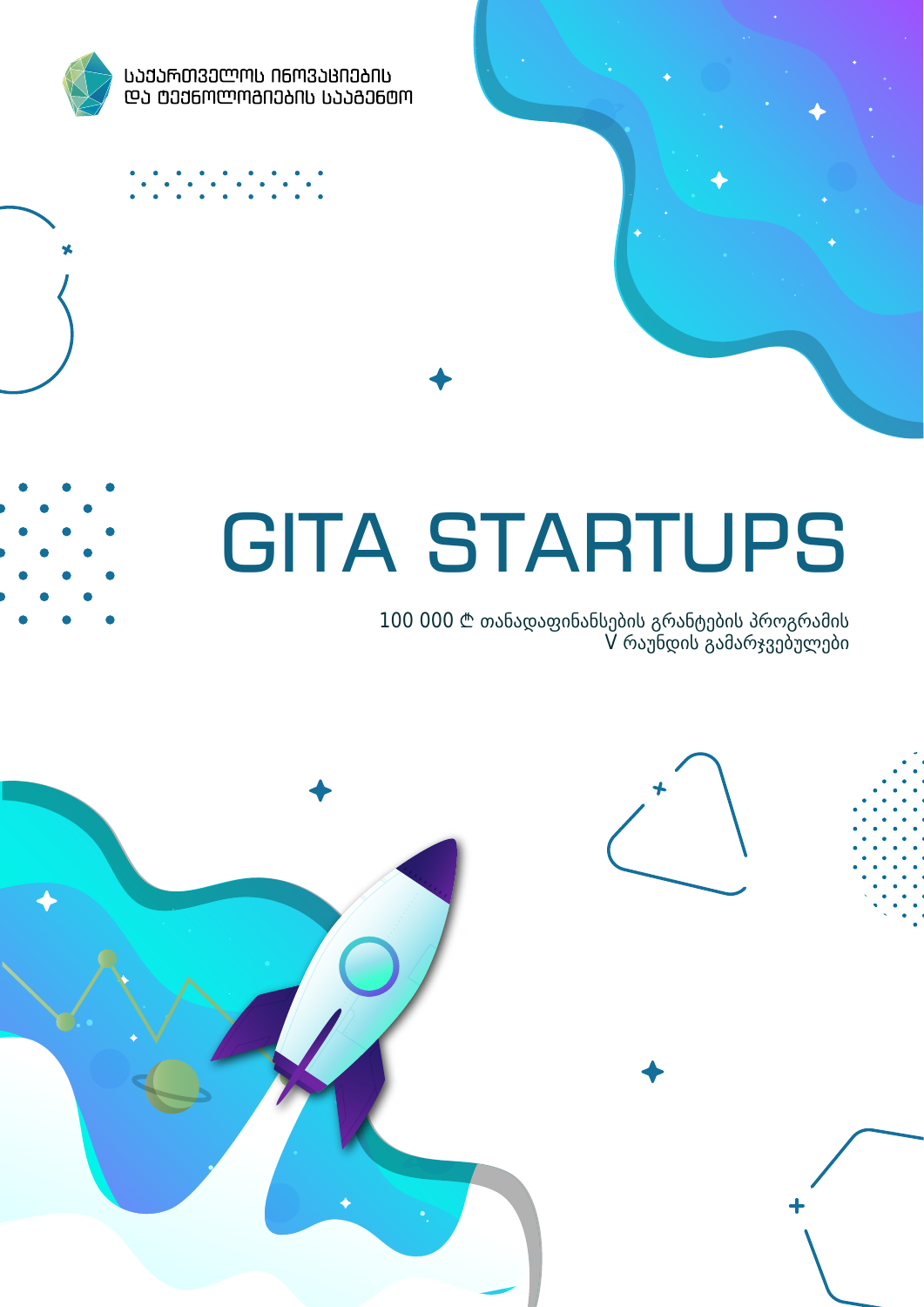



### **AGRONAVTI**

ციფრული ტექნოლოგიების დანერგვა აგრო სექტორისთვის განათლების, ინფორმირებისა და გაყიდვის ბაზრების მოძიების მიზნით.

"Agronavti" is the first Georgian platform for farmers, helping them and people interested in agrobusiness in finding markets for selling their produce and other necessary information in the agrarian field.

https://youtu.be/O2-hIpLraC8



#### **CITYPAY.IO**

კრიპტოვალუტით გადახდის სისტემა კომერციული სექტორისთვის. იგი უზრუნველყოფს გლობალური ტრანზაქციების განხორციელებასა და თანხის ადგილობრივ ვალუტაში მიღებას.

The project aims to offer a crypto payment system to businesses that ensures global transactions and cash receipts in local currency.

https://youtu.be/25sSPfxTias

#### **BWISE SOLUTIONS**

ონლაინ-პლატფორმა მცირე და საშუალო აუდიტორული საქმიანობისთვის. პლატფორმა იძლევა წვდომას უახლეს ინფორმაციასა და ფუნქციებზე აუდიტორული პროცესის მაქსიმალური სრულყოფის მიზნით.

Project mission is to create unique web-based, comprehensive A to Z solution for Small and Medium Audit Practices ("SMP") in the developing world. Solution, that will integrate all the tools and functions, an ordinary audit engagement needs

https://youtu.be/1d1CG3sczXE





წონის კორექტირების აპლიკაცია, რომელიც გვთავაზობს ჯანსაღი და ინდივიდუალურად შერჩეული რაციონის დაგეგმვას.

> Project aims to help those who have a weight problem, based on a healthy and personalized diet

https://youtu.be/blruZWWyNh0

## **OFOODO**

პროექტი მიზნად ისახავს ერთ სივრცეში მოაქციოს კვების ობიექტები,რაზეც წვდომა ექნება ადგილობრივ ვიზიტორებსა და ტურისტებს.

Project goal is to create all-in-one platform OFOODO.com, which will gives access local and international visitors to all dining places and online services in Georgia.



https://youtu.be/riswW5pb37g





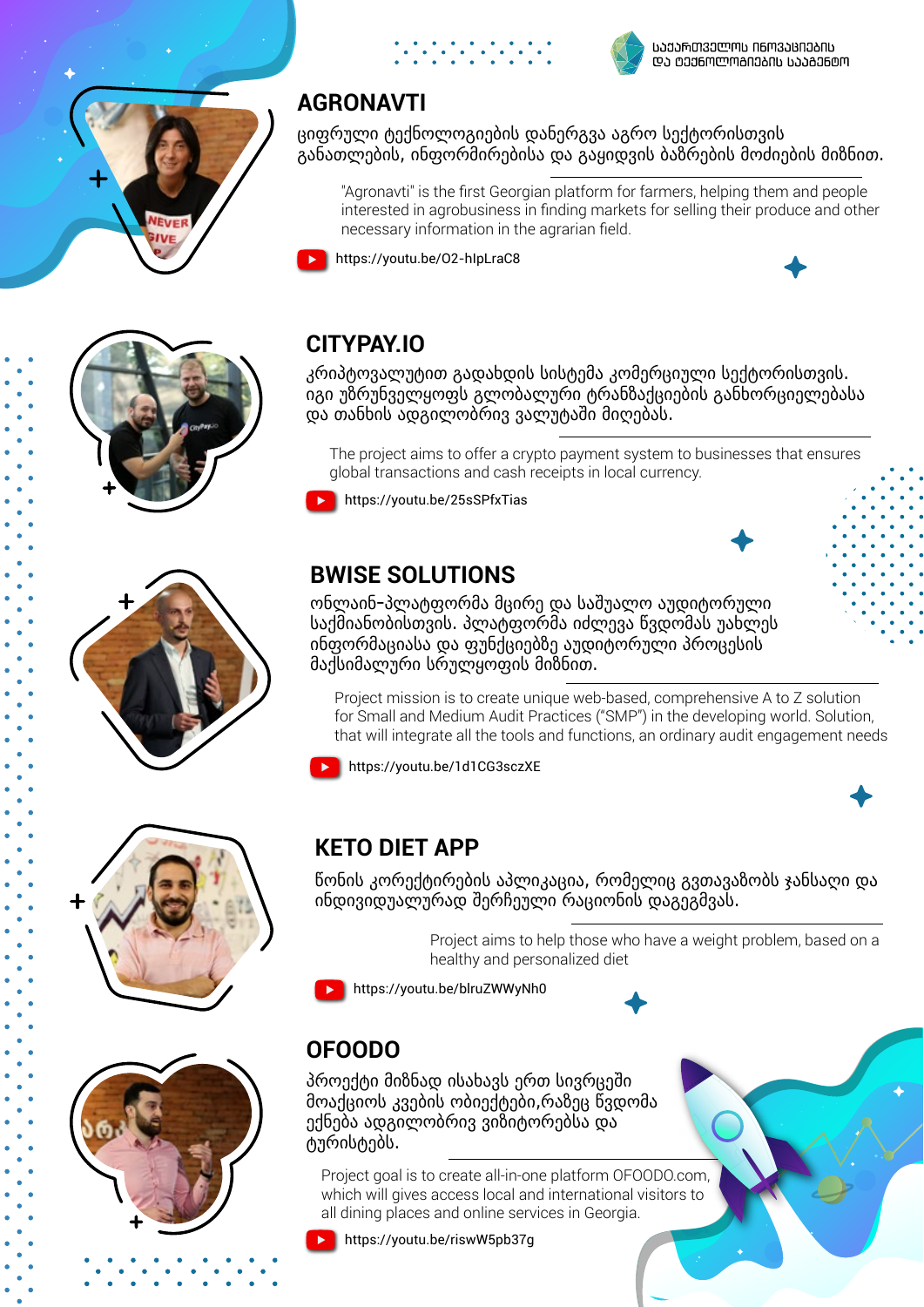





ᲡᲐᲥᲐᲠᲗᲕᲔᲚᲝᲡ ᲘᲜᲝᲕᲐᲪᲘᲔᲑᲘᲡ და ღევნოლოგიების სააგენტო

#### **CLOUD-BASED PLATFORM EHOTELSPACE**

ღრუბლოვან სისტემაზე დაფუძნებული გამოგონება, რომელიც მიზნად ისახავს თანამედროვე ტექნოლოგიის გამოყენებით სრულად შეცვალოს სასტუმრო ბიზნესის გაყიდვებისა და სერვისის არსებული პროცესი.

> Ehotelspace is cloud-based solution for all type of property (hotel, hostel, apartment and act.) to manage comprehensive sales process and customer relations, run seamless and effective communication.



https://youtu.be/I-6DgzLcMVA











ინოვაციური მობილური და ვებ-აპლიკაცია სამუშაოს მაძიებელთა და დამსაქმებლებისთვის.

The goal of the project is to create mobile and web applications targeted at job seekers (including freelancers) and employers.

https://youtu.be/42FxJJMVI64

#### **LEADIN.GE**

უძრავი ქონების გაყიდვების პირველი ცენტრალიზებული, გლობალური პლატფორმა, რომელიც შემოგვთავაზებს ახალ, ინოვაციურ მეთოდებს სექტორში.

The project aims to create the world's first centralized affiliate sales platform and inspire a new and innovative sales channel in this sector.

https://youtu.be/1FOuW3BPhxY

#### **www.rajdeba.ge**

ავტო სესხის შედარების პლატფორმა - ფინტექ პროდუქტი ავტოლიზინგის კომპანიის შესარჩევად.

rajdeba.ge is a fintech product, focused on aggregation of pricing data from local (Georgian) and international used vehicle markets and guiding customers.

https://youtu.be/Mx65rAaRfd8

#### **CYBER-LAWYER**

იურიდიული დოკუმენტების მომზადების ონლაინ პლატფორმა, რომელიც იურისტის მონაწილეობის გარეშე მომხმარებლებს გაუმარტივებს ხელმისაწვდომობას იურიდიულ ინფორმაციაზე და დაეხმარება იურიდიული დოკუმენტების მომზადების პროცესში.

> Cyber-Lawyer is an online platform for preparing legal documents. It has DIY concept, which means that no human lawyers are involved in process of preparation legal documents

https://youtu.be/KLdxUKSnOsM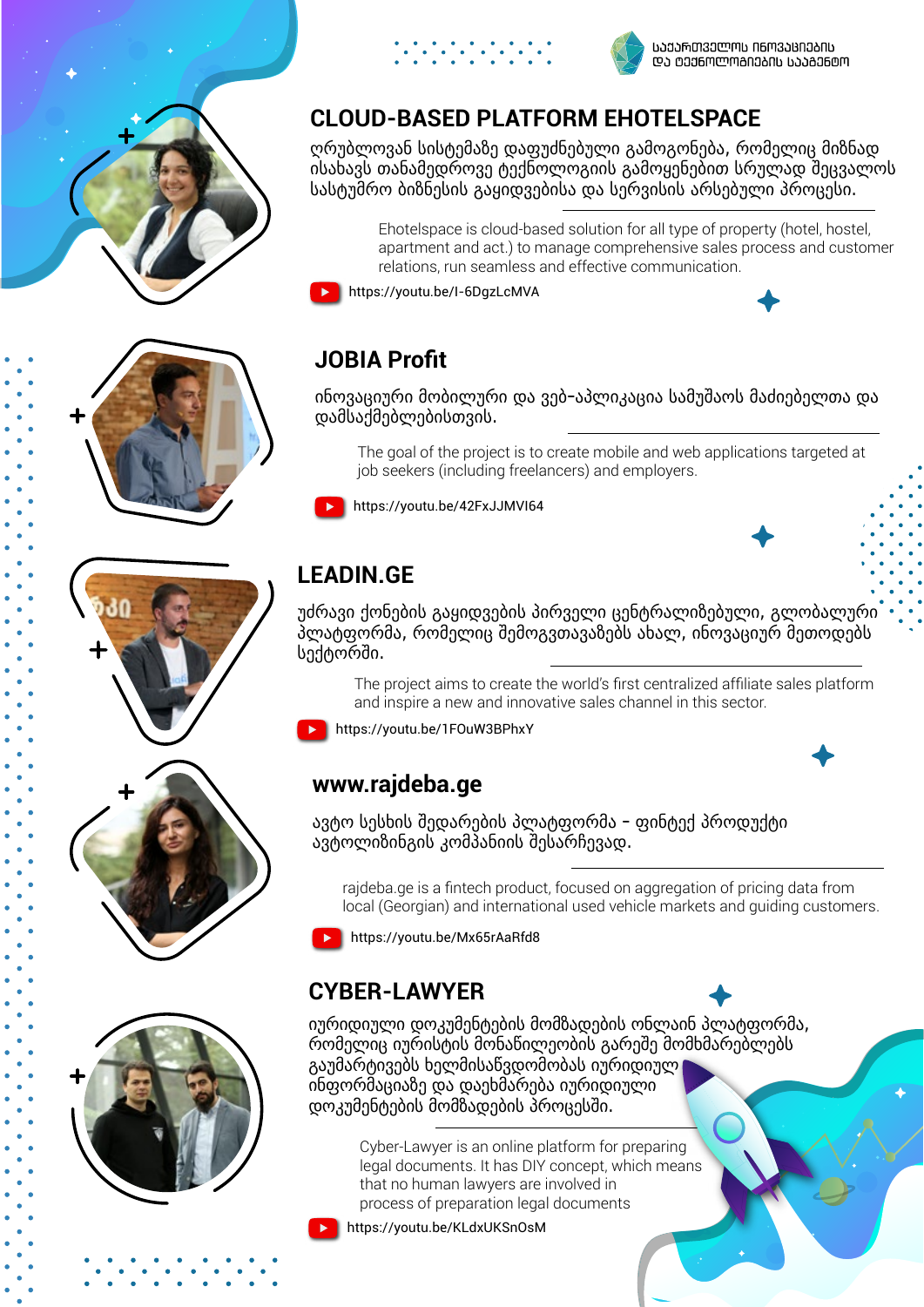





ᲡᲐᲥᲐᲠᲗᲕᲔᲚᲝᲡ ᲘᲜᲝᲕᲐᲪᲘᲔᲑᲘᲡ და ღევნოლოგიების სააგენტო

#### **CYBER SECURITY MANAGEMENT PLATFORM**

CSMP - პროექტის მიზანია კიბერუსაფრთხოების მართვის პლატფორმის შექმნა და განვითარება.

The project aims to create and develop Cyber Security Platform



### **KOVZY**

კვების ბიზნესის პროცესების ტრანსფორმაციის ერთიანი პლატფორმა, რომელიც შექმნის დარგის სრულ ციფრულ ეკოსისტემას.

Main aim of platform "KOVZI" is to create complete ecosystem for food industry to transform all processes into digital area

https://youtu.be/-ApkhAJ7RcA

#### **LOGISTICWISE**

ელექტონული კომერციის ლოჯისტიკის სრული ციკლის მართვის პლატფორმა, რომელიც მოიცავს ღრუბლოვან ტექნოლოგიაზე დამყარებულ საწყობის, შეკვეთებისა და საფოსტო სერვისების ერთიან მართვას.

The main object of this project is to create a platform of logistics of e-commerce based on cloud technologies, which will offer the following services to businesses: Complete automatization of warehouse management; Processing of orders; Postal/delivery services.

https://youtu.be/8VWKkmRC7J8



#### **DENTOS - Dental Platform**

სტომატოლოგიური პლატფორმა (ღრუბლოვანი ტექნოლოგია), რომელიც უზრუნველყოფს სტომატოლოგიური სერვისების ციფრულ და სწრაფ მიღებას.

> First Dental platform in Georgia (cloud technology) which is web-based service. Product creates a universal communication bridge between customers and businesses, simplifying service delivery.

https://youtu.be/lqYUHUQGK\_A



### **CORVIS**

პროექტის მიზანია შესყიდვების პროცესების სრული ციკლის გამარტივება.

> The aim of the project is to help companies simplify the process of RFP, RFQ quotes and other procurement tasks, from the initial stage to the final phase.

https://youtu.be/zewYgVRud8s





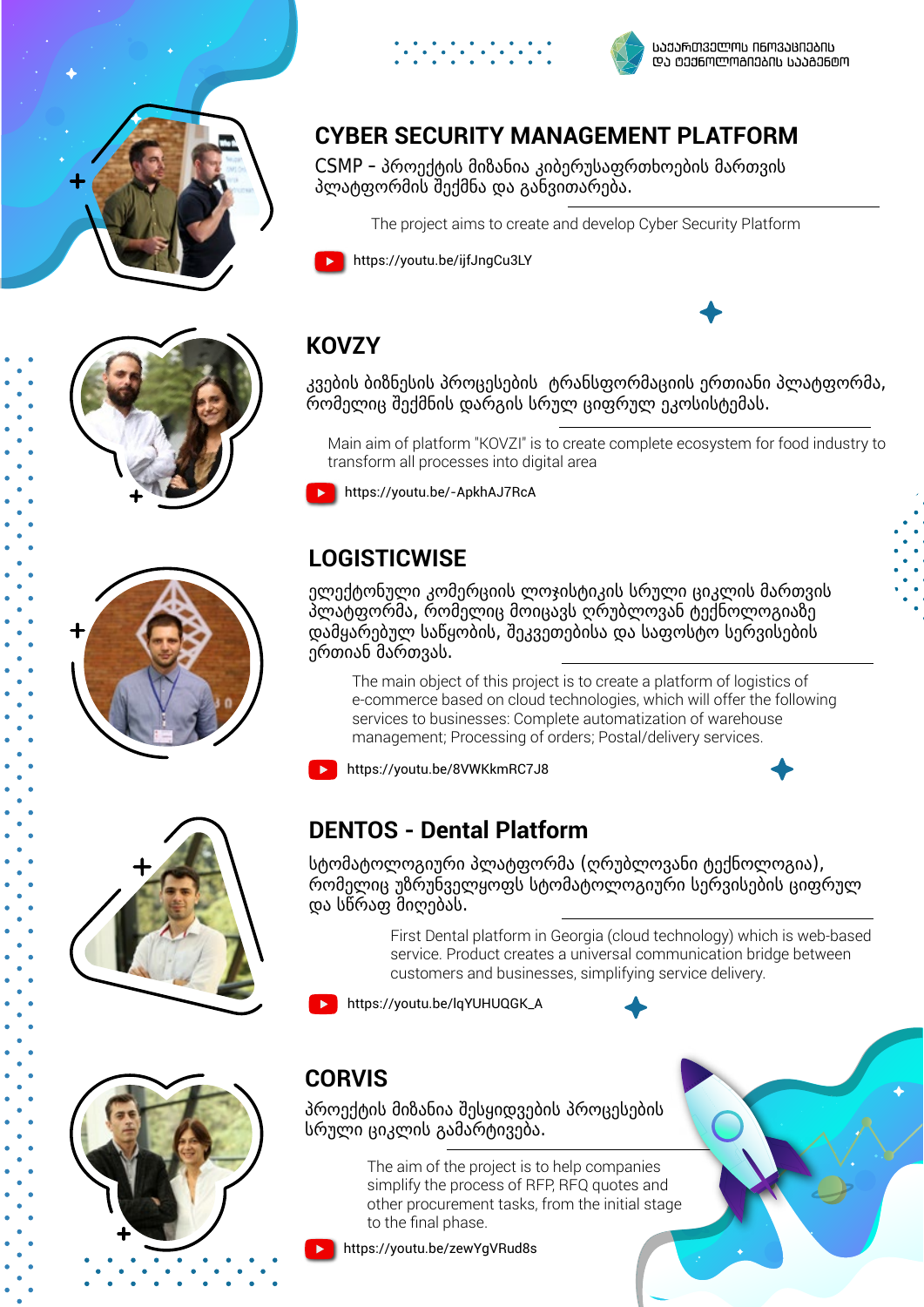



ახალი თაობის, ნიადაგის მასტრუქტურირებელი "ჭკვიანი" სასუქი-დანამატები.

The company's goal is to offer the global market a new generation of high-quality, customized soil-structuring "smart" fertilizers.



https://youtu.be/fWCKW6KxFhg

. . . . . . . . .<br>. . . . . . . .



ᲡᲐᲥᲐᲠᲗᲕᲔᲚᲝᲡ ᲘᲜᲝᲕᲐᲪᲘᲔᲑᲘᲡ

**@**add6mmmanaanb baaad60m





მშენებლობა მეორედი სატვირთო კონტეინერების გამოყენებით სასტუმრო სექტორისთვის.

Development of innovative building modules (accommodation, food & beverage) based on repurposed shipping containers, dedicated to hospitality sector.

https://youtu.be/GRDlpaZuK3Y





#### **INSUREWISE**

პლატფორმა თავს მოუყრის სადაზღვევო პროდუქტებს და საშუალებას მისცემს მომხმარებელს შეადაროს, შეარჩიოს, შეიძინოს და შემდგომ მართოს პროდუქტი.

Objective of InsureWise is to provide its customers with an online solutions and consulting services in the field of commercial insurances and enable customers to search, compare, buy and manage insurance products purchased on the platform





#### **MAILJAIL**

ელექტრონული შეტყობინებების ავტომატური მონიტორინგის ახალი სისტემა.

> MailJail is a SaaS service. It provides a simple, powerful mechanism for testing automated system emails.